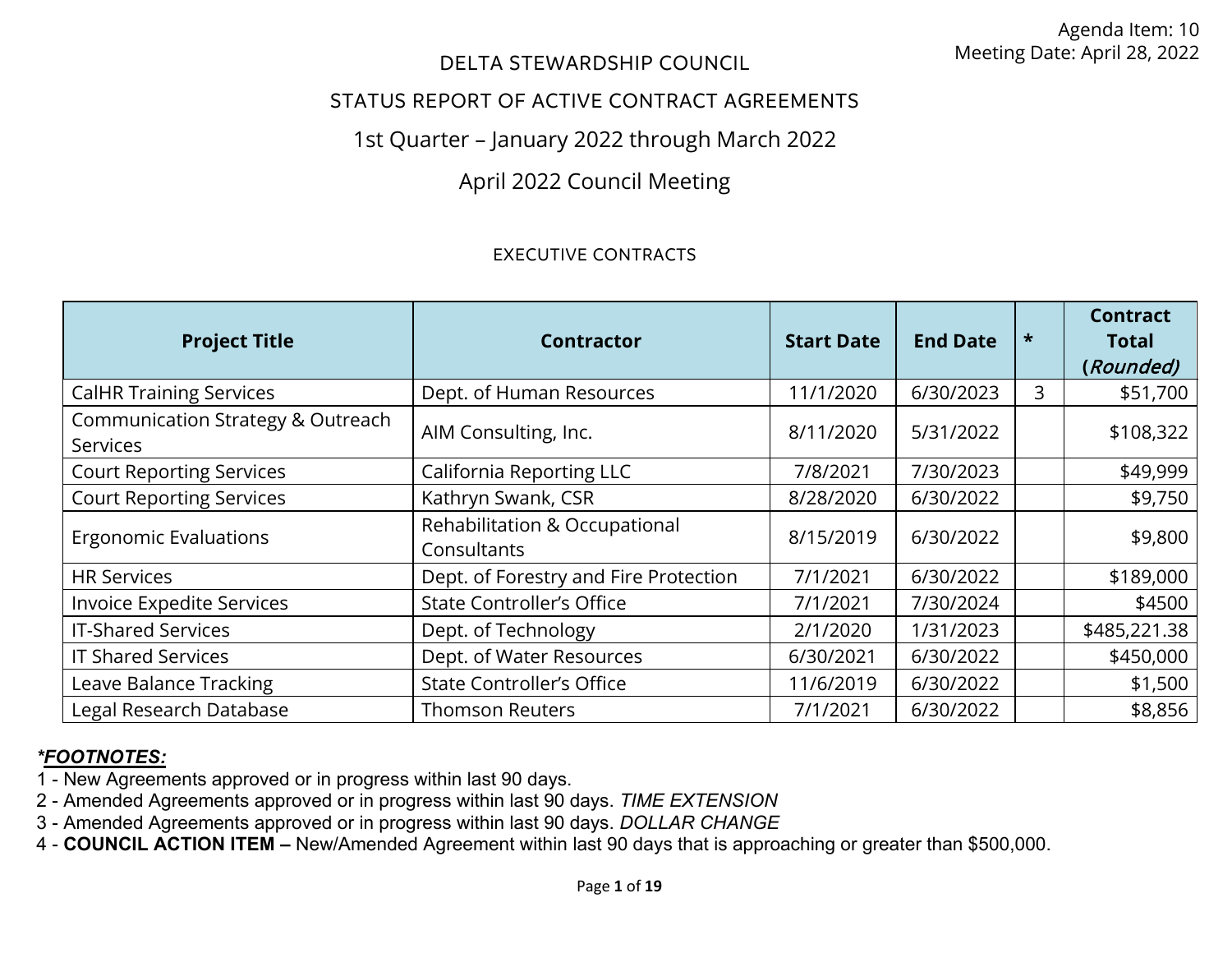| <b>Moving Services</b>              | <b>Wind Dancer Moving Company</b>        | 1/1/2020  | 12/31/2022 | \$14,000  |
|-------------------------------------|------------------------------------------|-----------|------------|-----------|
| <b>On-site Document Destruction</b> | <b>Confidential Document Control LLC</b> | 10/1/2020 | 9/30/2022  | \$1,170   |
| Services                            |                                          |           |            |           |
| Staff Development and Training      | Beth Wonson & Company                    | 3/16/2021 | 6/30/2022  | \$9,900   |
| <b>Training Services</b>            | <b>CPS HR Consulting</b>                 | 10/1/2020 | 6/30/2022  | \$5,000   |
| Webcasting                          | AGP Video, Inc.                          | 10/1/2021 | 9/30/2022  | \$186,300 |

#### SCIENCE CONTRACTS

| <b>Project Title</b>                                                      | <b>Contractor</b>                                        | <b>Start Date</b> | <b>End Date</b> | $\star$ | <b>Contract Total</b><br>(Rounded) |
|---------------------------------------------------------------------------|----------------------------------------------------------|-------------------|-----------------|---------|------------------------------------|
| 2022 State of Bay-Delta Science Lead<br>Author: Chapter 1                 | San Francisco State University                           | 5/14/2021         | 12/31/2022      |         | \$26,619                           |
| 2022 State of Bay-Delta Science Co-<br>Author: Chapter 1                  | <b>SFEI/Aquatic Science Center</b>                       | 8/1/2021          | 6/30/2022       |         | \$8,882                            |
| 2022 State of Bay-Delta Science Lead<br>Author: Chapter 4A                | The Regents of the University of<br>California, Berkeley | 7/1/2021          | 12/31/2022      |         | \$11,327                           |
| 2022 State of Bay-Delta Science Lead<br>Author: Chapter 5                 | <b>UC Santa Cruz</b>                                     | 7/1/2021          | 12/31/2022      |         | \$37,150                           |
| 2022 State of Bay Delta Science Lead<br>Author: Chapter 6                 | <b>USGS</b>                                              | 4/1/2021          | 12/31/2022      |         | \$35,985                           |
| Academic Coordinator II (Social<br><b>Scientist Extension Specialist)</b> | <b>UC San Diego</b>                                      | 3/18/2020         | 4/30/2023       |         | \$430,994                          |

- 1 New Agreements approved or in progress within last 90 days.
- 2 Amended Agreements approved or in progress within last 90 days. *TIME EXTENSION*
- 3 Amended Agreements approved or in progress within last 90 days. *DOLLAR CHANGE*
- 4 **COUNCIL ACTION ITEM** New/Amended Agreement within last 90 days that is approaching or greater than \$500,000.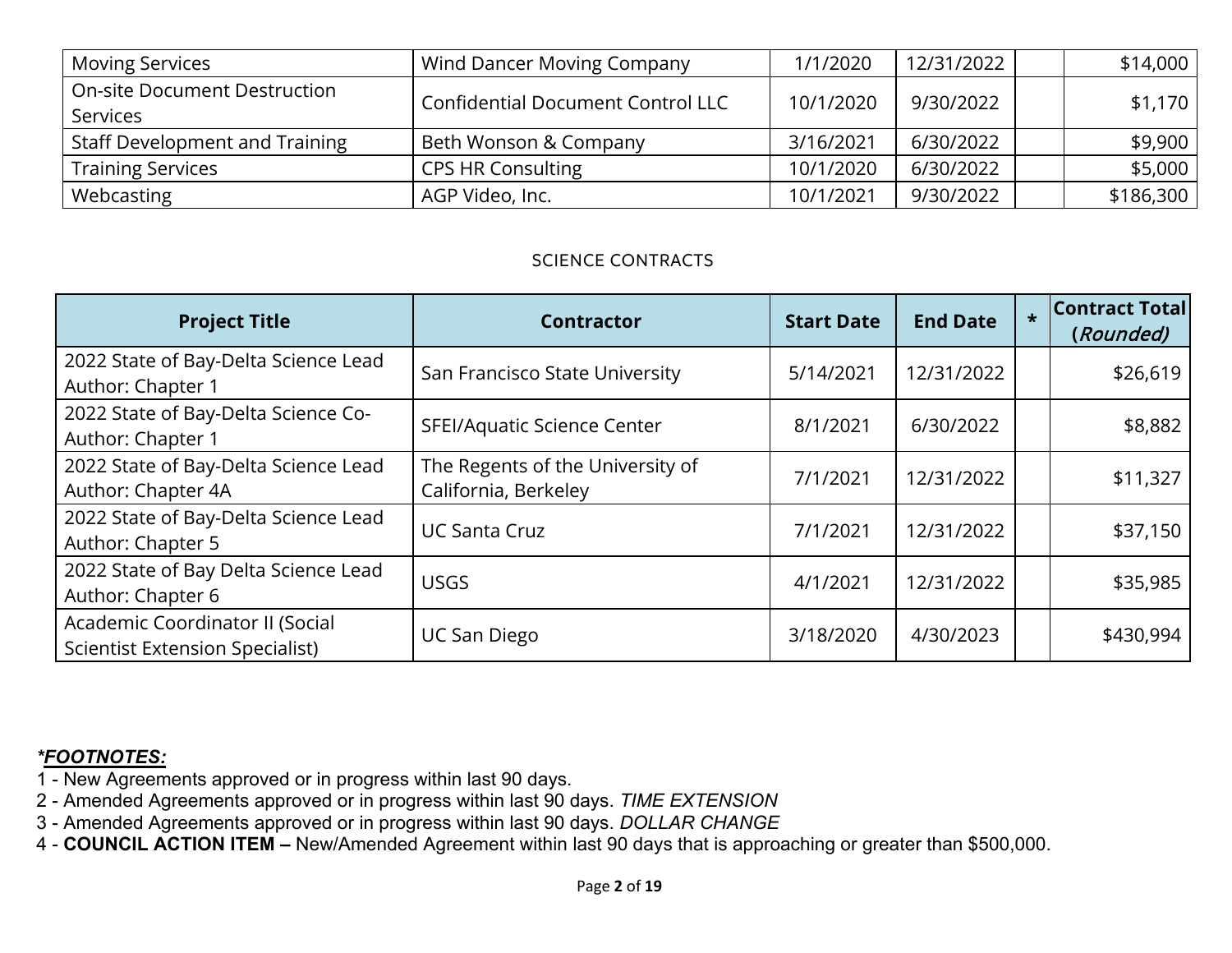| <b>Project Title</b>                                                     | <b>Contractor</b>           | <b>Start Date</b> | <b>End Date</b> | $\star$ | <b>Contract</b><br><b>Total</b><br>(Rounded) |
|--------------------------------------------------------------------------|-----------------------------|-------------------|-----------------|---------|----------------------------------------------|
| Bay-Delta Enterprise Implementation                                      | SFEI/Aquatic Science Center | 6/1/2017          | 4/30/2022       |         | \$1,472,717                                  |
| Climate Change Project Work Team<br>Leadership                           | <b>USGS</b>                 | 5/1/2020          | 4/30/2023       |         | \$278,490                                    |
| <b>CMSI Joint Symposia</b>                                               | <b>UC Davis</b>             | 10/15/2021        | 6/30/2024       |         | \$225,420                                    |
| Delta Science Fellows Program 2020<br>and State Policy Fellows 2020/2021 | <b>UC San Diego</b>         | 7/1/2019          | 4/30/2022       |         | \$2,046,222                                  |
| Delta Science Fellows Program 2022<br>and State Policy Fellows 2022/2023 | <b>UC San Diego</b>         | 11/22/2021        | 10/31/2024      |         | \$2,069,146                                  |
| Delta Science Program Proposal<br><b>Solicitation Review Services</b>    | <b>UC San Diego</b>         | 11/3/2020         | 6/30/2024       |         | \$433,648                                    |
| Delta Science Tracker                                                    | ESSA Technologies, Ltd.     | 5/12/2020         | 4/30/2022       |         | \$449,803                                    |
| Independent Science Board Support<br>and Technical Expertise Services    | <b>UC San Diego</b>         | 9/1/2021          | 6/30/2024       |         | \$814,570                                    |
| Independent Science Board Member                                         | Stephen Brandt              | 10/14/2021        | 1/14/2024       |         | \$187,275                                    |
| Independent Science Board Member                                         | Virginia Dale               | 10/14/2021        | 8/31/2025       |         | \$261,624                                    |
| Independent Science Board Member                                         | Joe Fernando                | 10/14/2021        | 10/14/2022      |         | \$80,480                                     |
| Independent Science Board Member                                         | Tanya Heikkila              | 10/14/2021        | 8/31/2025       |         | \$261,624                                    |
| Independent Science Board Member                                         | Thomas Holzer               | 10/14/2021        | 1/2/2023        |         | \$89,960                                     |
| Independent Science Board Member                                         | Jay Lund                    | 10/14/2021        | 10/31/2022      |         | \$86,060                                     |
| Independent Science Board Member                                         | Diane McKnight              | 10/14/2021        | 8/31/2025       |         | \$261,624                                    |
| Independent Science Board Member                                         | Robert Naiman               | 10/14/2021        | 8/31/2025       |         | \$261,624                                    |

- 1 New Agreements approved or in progress within last 90 days.
- 2 Amended Agreements approved or in progress within last 90 days. *TIME EXTENSION*
- 3 Amended Agreements approved or in progress within last 90 days. *DOLLAR CHANGE*
- 4 **COUNCIL ACTION ITEM** New/Amended Agreement within last 90 days that is approaching or greater than \$500,000.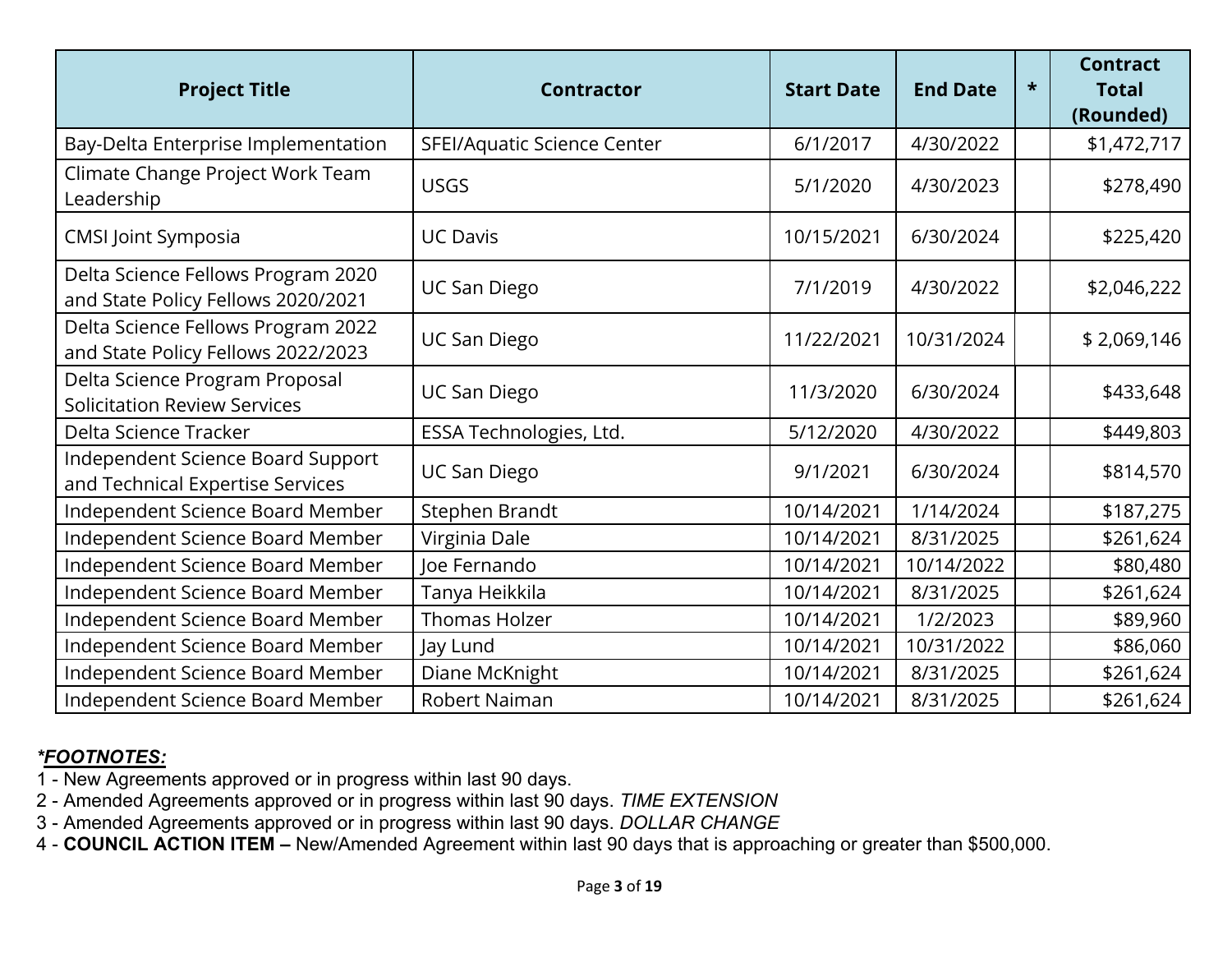| <b>Project Title</b>                                                                                                                         | <b>Contractor</b>                    | <b>Start Date</b> | <b>End Date</b> | $\star$        | <b>Contract</b><br><b>Total</b><br>(Rounded) |
|----------------------------------------------------------------------------------------------------------------------------------------------|--------------------------------------|-------------------|-----------------|----------------|----------------------------------------------|
| Independent Science Board Member                                                                                                             | Lisa Wainger                         | 10/14/2021        | 8/31/2025       |                | \$297,933                                    |
| Open-Source Resources for the<br>Sacramento-San Joaquin Delta<br><b>Telemetry Research Community</b>                                         | <b>Cramer Fish Sciences</b>          | 5/4/2022          | 6/30/2024       | $\mathbf{1}$   | \$222,839                                    |
| Operation Baseline 2.0                                                                                                                       | Virginia Institute of Marine Science | 5/15/2020         | 4/30/2023       | $\overline{2}$ | \$155,520                                    |
| <b>Operation Baseline 2.0</b>                                                                                                                | <b>USGS</b>                          | 6/29/2020         | 4/30/2022       |                | \$943,645                                    |
| Operation Baseline 2.0                                                                                                                       | <b>BSA Environmental Services</b>    | 6/9/2020          | 4/30/2022       | $\overline{2}$ | \$200,000                                    |
| Otolith juvenile salmonid research                                                                                                           | <b>UC Davis</b>                      | 6/24/2020         | 5/31/2022       |                | \$372,910                                    |
| PSN 18/19 -<br>An Evaluation of Sublethal and Latent<br><b>Pyrethroid Toxicity Across Salinity</b><br><b>Gradient Two Delta Fish Species</b> | <b>Oregon State University</b>       | 6/30/2019         | 3/31/2022       |                | \$494,663                                    |
| PSN 18/19 -<br>An Improved Genomics Tool<br>Characterizing Life History Diversity<br>Promoting Resilience CV Chinook<br>Salmon               | Michigan State University            | 6/30/2019         | 2/28/2022       |                | \$632,909                                    |
| PSN 18/19 -<br>Assessing Sediment Nutrient Storage<br>and Release in the Delta                                                               | <b>USGS</b>                          | 6/30/2019         | 2/1/2022        |                | \$744,391                                    |

- 1 New Agreements approved or in progress within last 90 days.
- 2 Amended Agreements approved or in progress within last 90 days. *TIME EXTENSION*
- 3 Amended Agreements approved or in progress within last 90 days. *DOLLAR CHANGE*
- 4 **COUNCIL ACTION ITEM** New/Amended Agreement within last 90 days that is approaching or greater than \$500,000.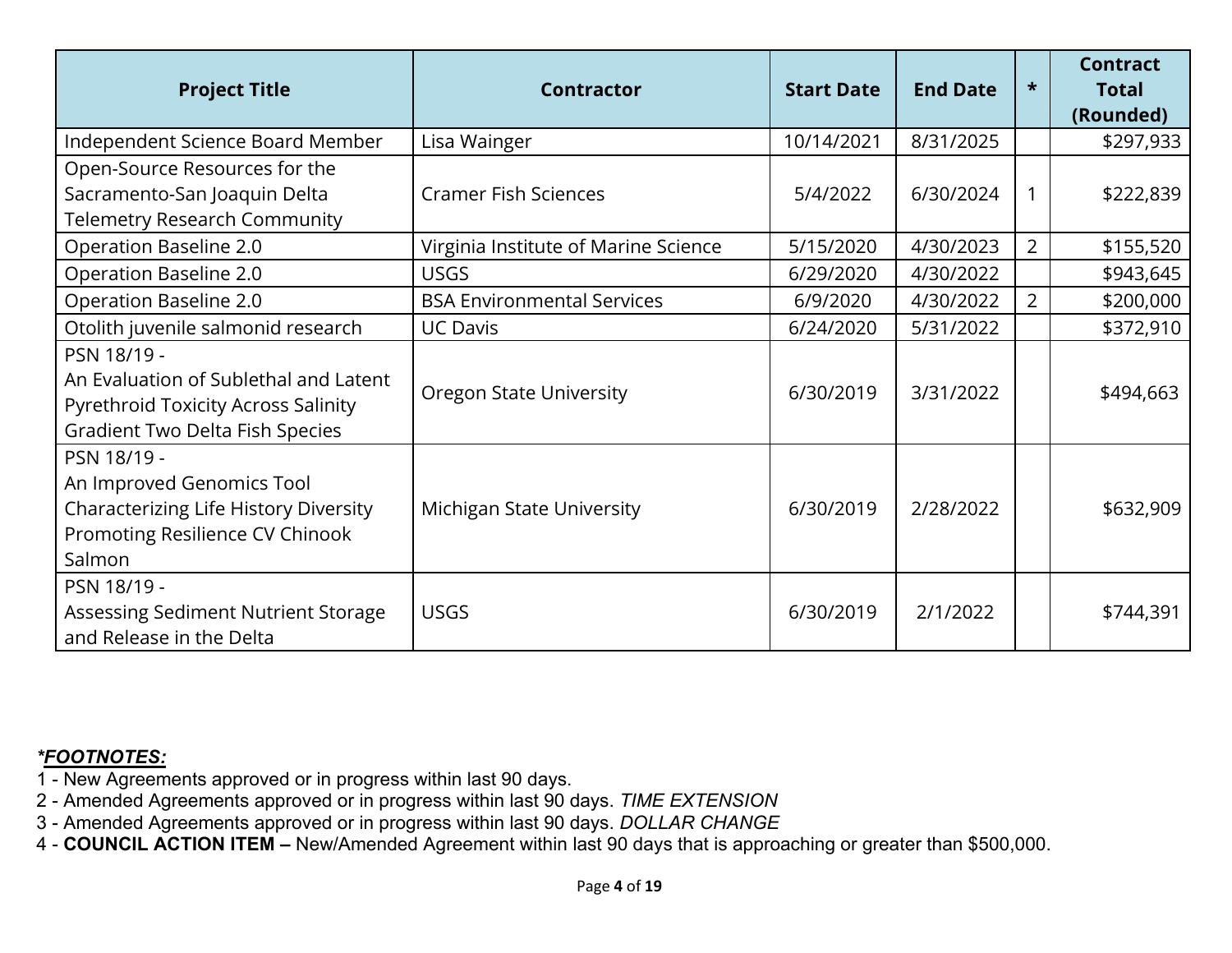| <b>Project Title</b>                                                                                                  | <b>Contractor</b>                    | <b>Start Date</b> | <b>End Date</b> | $\star$        | <b>Contract</b><br><b>Total</b><br>(Rounded) |
|-----------------------------------------------------------------------------------------------------------------------|--------------------------------------|-------------------|-----------------|----------------|----------------------------------------------|
| PSN 18/19 -<br>Assessing Sediment Nutrient Storage<br>and Release in the Delta                                        | <b>UC Davis</b>                      | 6/30/2019         | 2/1/2022        |                | \$178,901                                    |
| PSN 18/19 -<br>Assessing Sediment Nutrient Storage<br>and Release in the Delta                                        | SFEI/Aquatic Science Center          | 7/1/2019          | 4/30/2022       |                | \$15,924                                     |
| PSN 18/19 -<br>Changes in Organic Carbon and Food<br>Resources in Response to Historical<br>Events in SSJ Delta       | Virginia Institute of Marine Science | 6/30/2019         | 4/30/2022       | $\overline{2}$ | \$199,483                                    |
| PSN 18/19 -<br><b>Evaluating Juvenile Salmonid</b><br>Behavioral Responses to<br>Hydrodynamic Conditions in SSJ Delta | <b>State Water Contractors</b>       | 6/30/2019         | 4/30/2022       | $\overline{2}$ | \$445,921                                    |
| PSN 18/19 -<br>Impact of Temperature and<br>Contaminants on Chinook Salmon<br>Survival: A Multi-Stressor Approach     | <b>NOAA Fisheries</b>                | 8/1/2019          | 6/30/2023       |                | \$478,048                                    |
| PSN 18/19 -<br>Improving Green Sturgeon Population<br><b>Migration and Monitoring</b>                                 | <b>UC Santa Cruz</b>                 | 2/1/2020          | 2/28/2023       | 2,<br>3        | \$424,744                                    |

- 1 New Agreements approved or in progress within last 90 days.
- 2 Amended Agreements approved or in progress within last 90 days. *TIME EXTENSION*
- 3 Amended Agreements approved or in progress within last 90 days. *DOLLAR CHANGE*
- 4 **COUNCIL ACTION ITEM** New/Amended Agreement within last 90 days that is approaching or greater than \$500,000.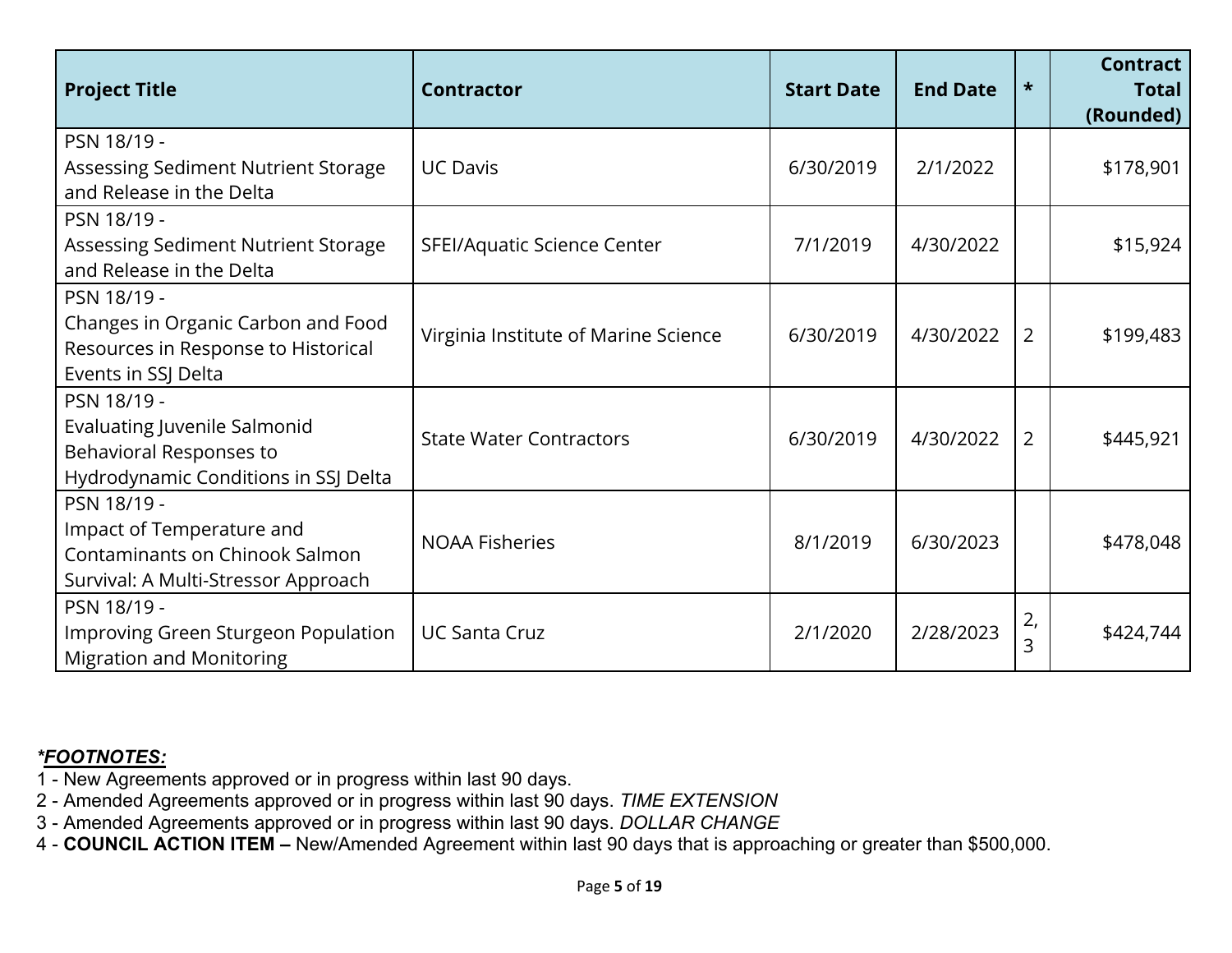| <b>Project Title</b>                                                                                                                | <b>Contractor</b>                        | <b>Start Date</b> | <b>End Date</b> | $\star$        | <b>Contract</b><br><b>Total</b><br>(Rounded) |
|-------------------------------------------------------------------------------------------------------------------------------------|------------------------------------------|-------------------|-----------------|----------------|----------------------------------------------|
| PSN 18/19 -<br>Integrated Science, Management of<br>Nutrient Salt, Mercury Export from SJ<br><b>River Wetland Tributaries Delta</b> | <b>UC Merced</b>                         | 6/30/2019         | 4/30/2022       |                | \$863,160                                    |
| PSN 18/19 -<br>Next Generation Multi-Hazard Levee<br><b>Risk Assessment</b>                                                         | <b>Bachand and Associates</b>            | 6/30/2019         | 2/1/2022        |                | \$160,431                                    |
| PSN 18/19 -<br>Next Generation Multi-Hazard Levee<br><b>Risk Assessment</b>                                                         | HydroFocus, Inc.                         | 6/30/2019         | 2/1/2022        |                | \$149,001                                    |
| PSN 18/19 -<br>Next Generation Multi-Hazard Levee<br><b>Risk Assessment</b>                                                         | Lawrence Berkeley National<br>Laboratory | 6/30/2019         | 2/1/2022        |                | \$250,000                                    |
| PSN 18/19 -<br>Next Generation Multi-Hazard Levee<br><b>Risk Assessment</b>                                                         | <b>UC Los Angeles</b>                    | 6/30/2019         | 2/1/2022        |                | \$271,182                                    |
| PSN 18/19 -<br>Quantifying Contribution of Tidal Flow<br>Variation to survival Juvenile Chinook<br>Salmon                           | <b>USGS</b>                              | 6/30/2019         | 6/30/2022       | $\overline{2}$ | \$510,974                                    |

- 1 New Agreements approved or in progress within last 90 days.
- 2 Amended Agreements approved or in progress within last 90 days. *TIME EXTENSION*
- 3 Amended Agreements approved or in progress within last 90 days. *DOLLAR CHANGE*
- 4 **COUNCIL ACTION ITEM** New/Amended Agreement within last 90 days that is approaching or greater than \$500,000.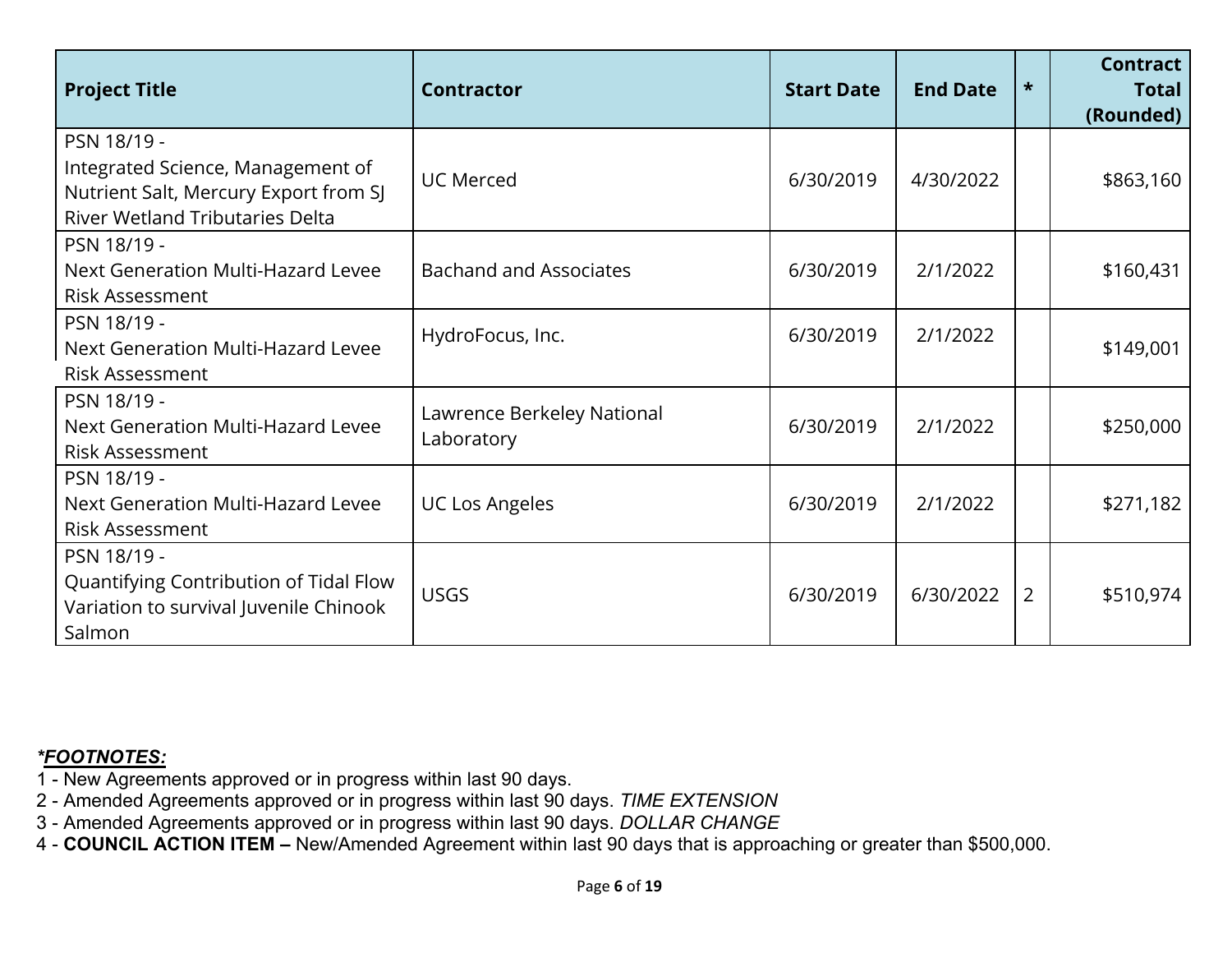| <b>Project Title</b>                                                                                                                                                 | <b>Contractor</b>                    | <b>Start Date</b> | <b>End Date</b> | $\star$ | <b>Contract</b><br><b>Total</b><br>(Rounded) |
|----------------------------------------------------------------------------------------------------------------------------------------------------------------------|--------------------------------------|-------------------|-----------------|---------|----------------------------------------------|
| PSN 18/19 -<br>Quantifying Contribution of Tidal Flow<br>Variation to survival Juvenile Chinook<br>Salmon                                                            | Resource Management Associates, Inc. | 6/30/2019         | 2/1/2022        |         | \$250,235                                    |
| PSN 18/19 -<br>Recreational Hunting Eco Service<br>Restoration Bay-Delta Watershed                                                                                   | Santa Clara University               | 6/30/2019         | 2/28/2022       |         | \$236,377                                    |
| PSN 18/19 -<br>Resolving Contradictions in Foodweb<br><b>Support for Native Pelagic Fishes</b>                                                                       | San Francisco State University       | 6/30/2019         | 2/1/2022        |         | \$1,064,896                                  |
| PSN 18/19 -<br><b>Synchrony of Native Fish Movements:</b><br>Synthesis Science Toward Adaptive<br>Water Management in CV                                             | <b>UC Davis</b>                      | 6/30/2019         | 4/30/2023       |         | \$742,415                                    |
| PSN 18/19 -<br>Tidal Wetland Restoration Bay-Delta<br>Region: Developing Tools Measure<br><b>Carbon Sequestration Subsidence</b><br>Reversal, and Climate Resilience | <b>CSU East Bay</b>                  | 6/30/2019         | 2/1/2022        |         | \$980,768                                    |
| PSN 20/21-<br>Addressing Cyanohabs as a Threat to<br>Water and Air Quality in the San<br>Francisco Bay- Delta                                                        | <b>UC Santa Cruz</b>                 | 7/1/2022          | 12/31/2023      | 1       | \$90,000                                     |

1 - New Agreements approved or in progress within last 90 days.

2 - Amended Agreements approved or in progress within last 90 days. *TIME EXTENSION* 

3 - Amended Agreements approved or in progress within last 90 days. *DOLLAR CHANGE* 

4 - **COUNCIL ACTION ITEM –** New/Amended Agreement within last 90 days that is approaching or greater than \$500,000.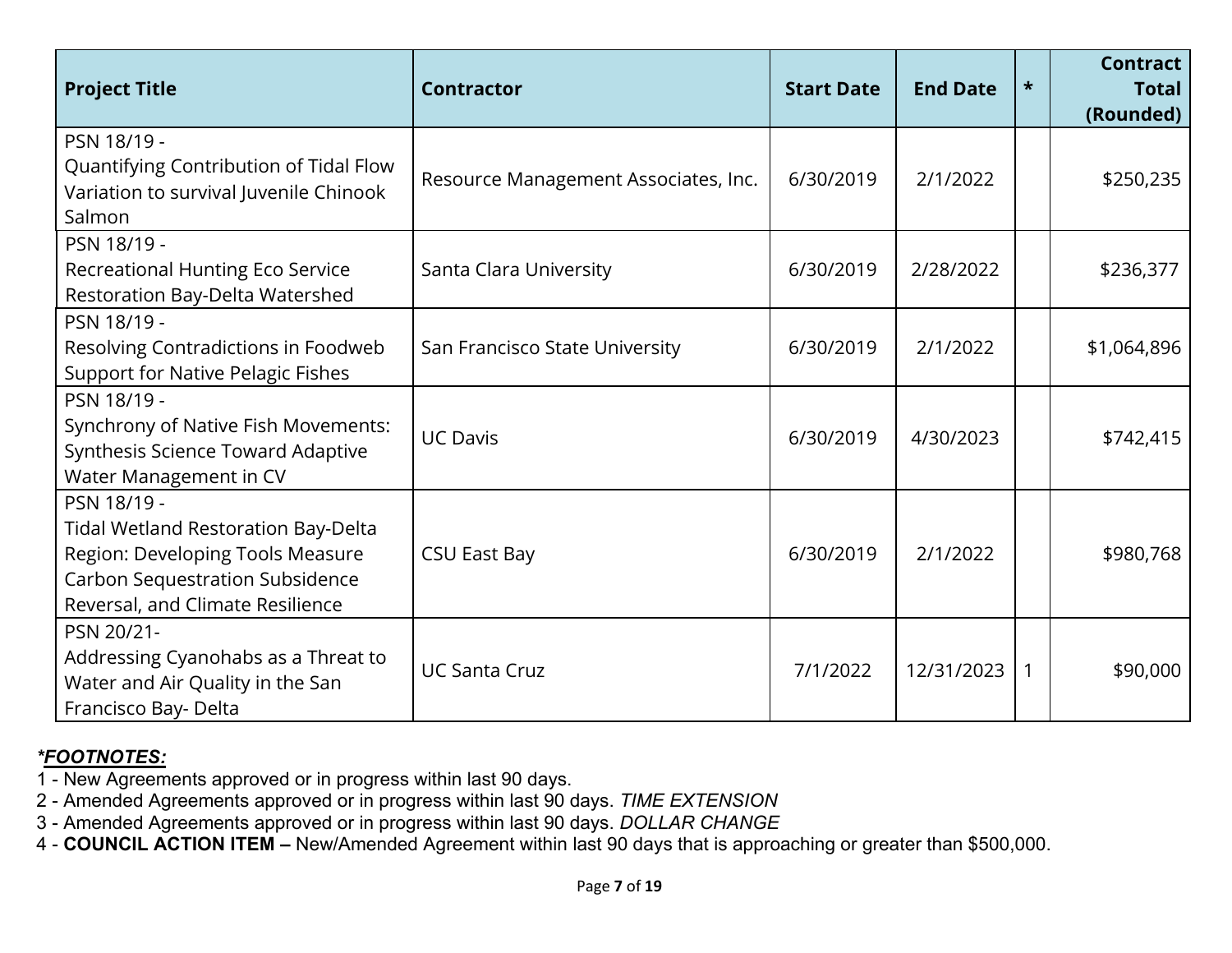| <b>Project Title</b>                                                                                              | <b>Contractor</b>                | <b>Start Date</b> | <b>End Date</b> | $\star$      | <b>Contract</b><br><b>Total</b><br>(Rounded) |
|-------------------------------------------------------------------------------------------------------------------|----------------------------------|-------------------|-----------------|--------------|----------------------------------------------|
| PSN 20/21 -<br>Addressing Cyanohabs as a Threat to<br>Water and Air Quality in the San<br>Francisco Bay-Delta, Ca | North Carolina State University  | 5/1/2022          | 6/30/2024       |              | \$112,258.08                                 |
| PSN 20/21-<br>Assessing water levels using historical<br>records                                                  | Cal Poly Corporation             | 5/5/2022          | 6/30/2024       |              | \$529,810                                    |
| PSN 20/21-<br>Estimating Juvenile Production of<br>Spring Chinook Salmon Leaving the<br>Delta                     | Fish Metrics, Inc.               | 10/15/2021        | 2/1/2024        |              | \$76,800                                     |
| PSN 20/21-<br>Estimating Juvenile Production of<br>Spring Chinook Salmon Leaving the<br>Delta                     | <b>Michigan State University</b> | 03/1/2022         | 6/30/2023       | $\mathbf{1}$ | \$152,267                                    |
| PSN 20/21-<br>Estimating Juvenile Production of<br>Spring Chinook Salmon Leaving the<br>Delta                     | <b>USGS</b>                      | 3/25/2022         | 6/30/2024       | 1            | \$201,257                                    |
| PSN 20/21-<br>From Microbes to Zooplankton field<br>and lab work                                                  | ICF Jones & Stokes, Inc.         | 2/2/2022          | 6/30/2024       | 1            | \$109,476                                    |

- 1 New Agreements approved or in progress within last 90 days.
- 2 Amended Agreements approved or in progress within last 90 days. *TIME EXTENSION*
- 3 Amended Agreements approved or in progress within last 90 days. *DOLLAR CHANGE*
- 4 **COUNCIL ACTION ITEM** New/Amended Agreement within last 90 days that is approaching or greater than \$500,000.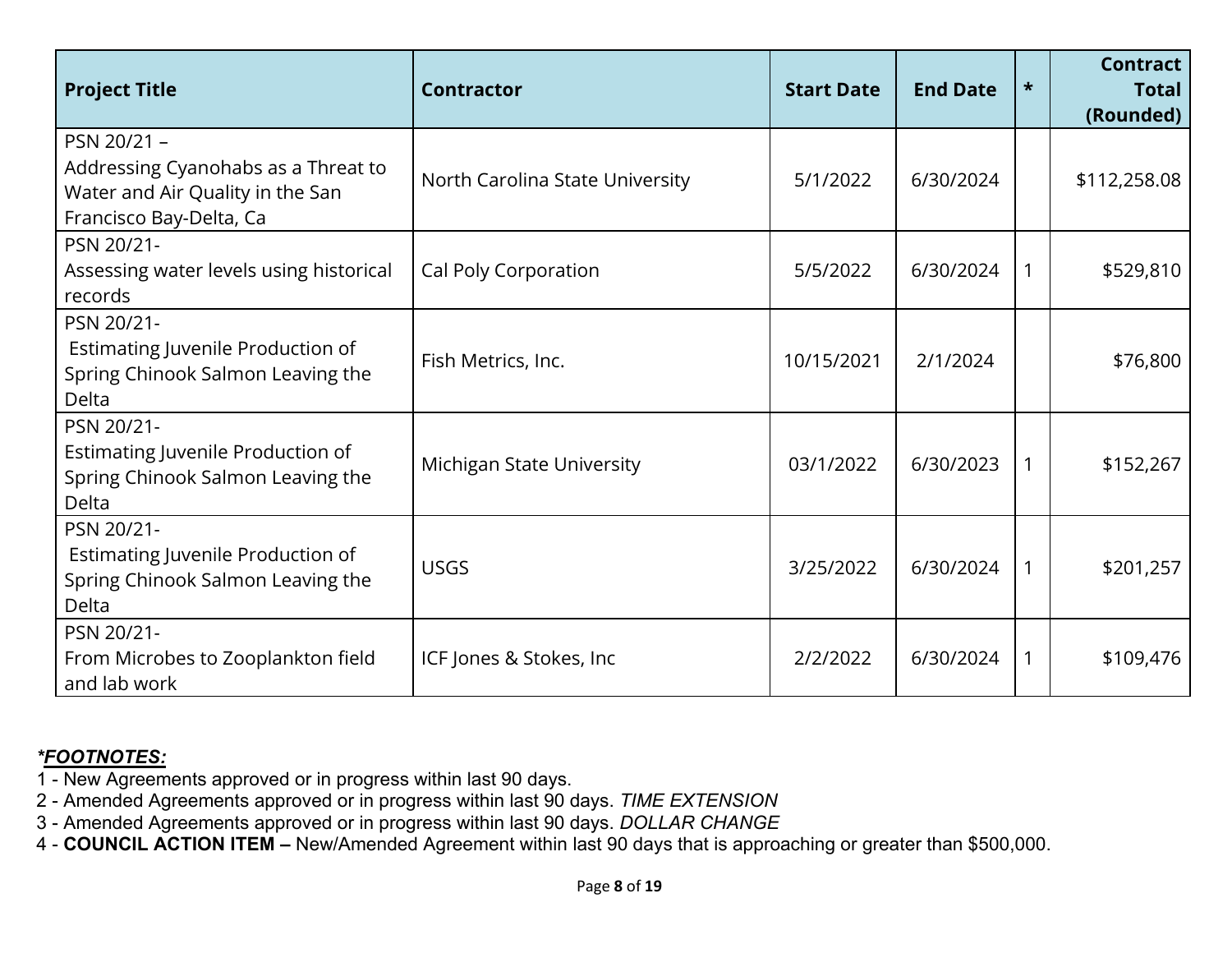| <b>Project Title</b>                                                                                                                                                                                                                            | <b>Contractor</b>              | <b>Start Date</b> | <b>End Date</b> | $\star$ | <b>Contract</b><br><b>Total</b><br>(Rounded) |
|-------------------------------------------------------------------------------------------------------------------------------------------------------------------------------------------------------------------------------------------------|--------------------------------|-------------------|-----------------|---------|----------------------------------------------|
| PSN 20/21-<br>From Microbes to Zooplankton, What<br>Defines a Beneficial Wetland?                                                                                                                                                               | San Francisco State University | 11/1/2021         | 6/30/2024       |         | \$579,386                                    |
| PSN 20/21-<br>Harmful Algal Blooms and Cyanotoxins<br>in the Delta: Occurrence, Distribution,<br>Trends, and Environmental Drivers                                                                                                              | <b>USGS</b>                    | 5/18/2022         | 6/30/2024       |         | \$675,556                                    |
| PSN 20/21 - Harmful Algal Blooms and<br>Cyanotoxins in the Delta: Occurrence,<br>Distribution, Trends, and<br><b>Environmental Drivers: Cyanotoxins</b><br>and Cyanopeptides by Liquid<br>Chromatography Tandem Mass<br>Spectrometry (LC-MS/MS) | <b>Wayne State University</b>  | 5/1/2022          | 6/30/2024       |         | \$314,672.69                                 |
| PSN 20/21-<br>How Delta food webs have changed:<br>Integrating detrital material into the<br>changing Delta food web puzzle                                                                                                                     | <b>UC Davis</b>                | 11/9/2021         | 6/30/2024       |         | \$240,902                                    |

- 1 New Agreements approved or in progress within last 90 days.
- 2 Amended Agreements approved or in progress within last 90 days. *TIME EXTENSION*
- 3 Amended Agreements approved or in progress within last 90 days. *DOLLAR CHANGE*
- 4 **COUNCIL ACTION ITEM** New/Amended Agreement within last 90 days that is approaching or greater than \$500,000.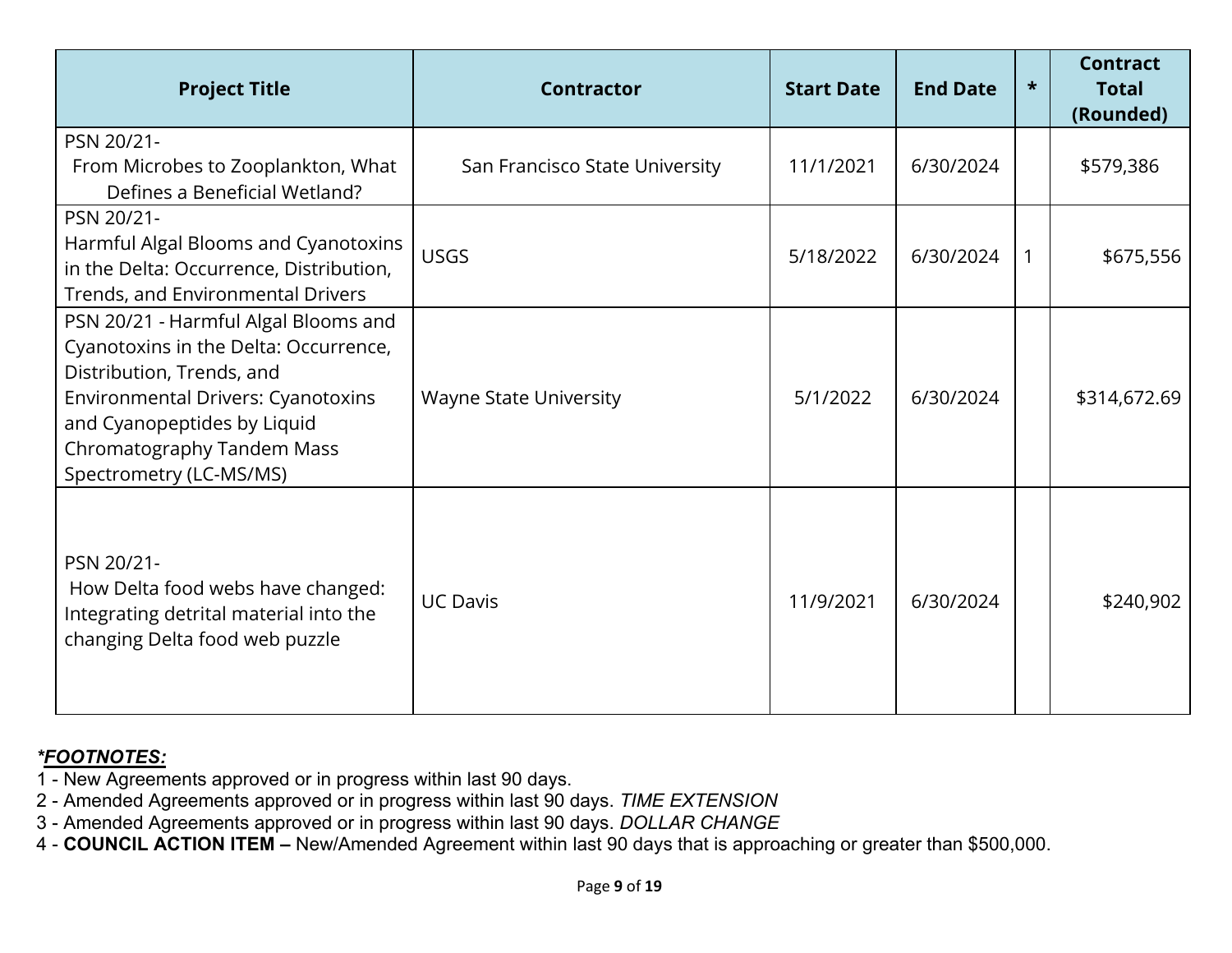| <b>Project Title</b>                                                                                                                                                                                                                     | <b>Contractor</b>                  | <b>Start Date</b> | <b>End Date</b> | $\star$ | <b>Contract</b><br><b>Total</b><br>(Rounded) |
|------------------------------------------------------------------------------------------------------------------------------------------------------------------------------------------------------------------------------------------|------------------------------------|-------------------|-----------------|---------|----------------------------------------------|
| PSN 20/21-<br>Regulation of controls of cold water<br>through the Temperature Control<br>Device of the Shasta Dam as means of<br>supporting downstream fish<br>populations                                                               | <b>UC Davis</b>                    | 5/1/2022          | 9/30/2023       |         | \$498,528                                    |
| PSN 20/21-<br>Reorienting to Recovery: Developing<br>an inclusive, landscape scale process<br>for Central Valley Salmonids,<br>prioritizing actions and investments to<br>achieve recovery and minimize<br>community and economic impact | <b>Compass Resource Management</b> | 1/12/2022         | 6/30/2024       |         | \$176,694                                    |
| PSN 20/21-<br>Reorienting to Recovery: Developing<br>an inclusive, landscape scale process<br>for Central Valley Salmonids,<br>prioritizing actions and investments to<br>achieve recovery and minimize<br>community and economic impact | FlowWest, LLC.                     | 11/29/2021        | 1/30/2024       |         | \$312,478                                    |

- 1 New Agreements approved or in progress within last 90 days.
- 2 Amended Agreements approved or in progress within last 90 days. *TIME EXTENSION*
- 3 Amended Agreements approved or in progress within last 90 days. *DOLLAR CHANGE*
- 4 **COUNCIL ACTION ITEM** New/Amended Agreement within last 90 days that is approaching or greater than \$500,000.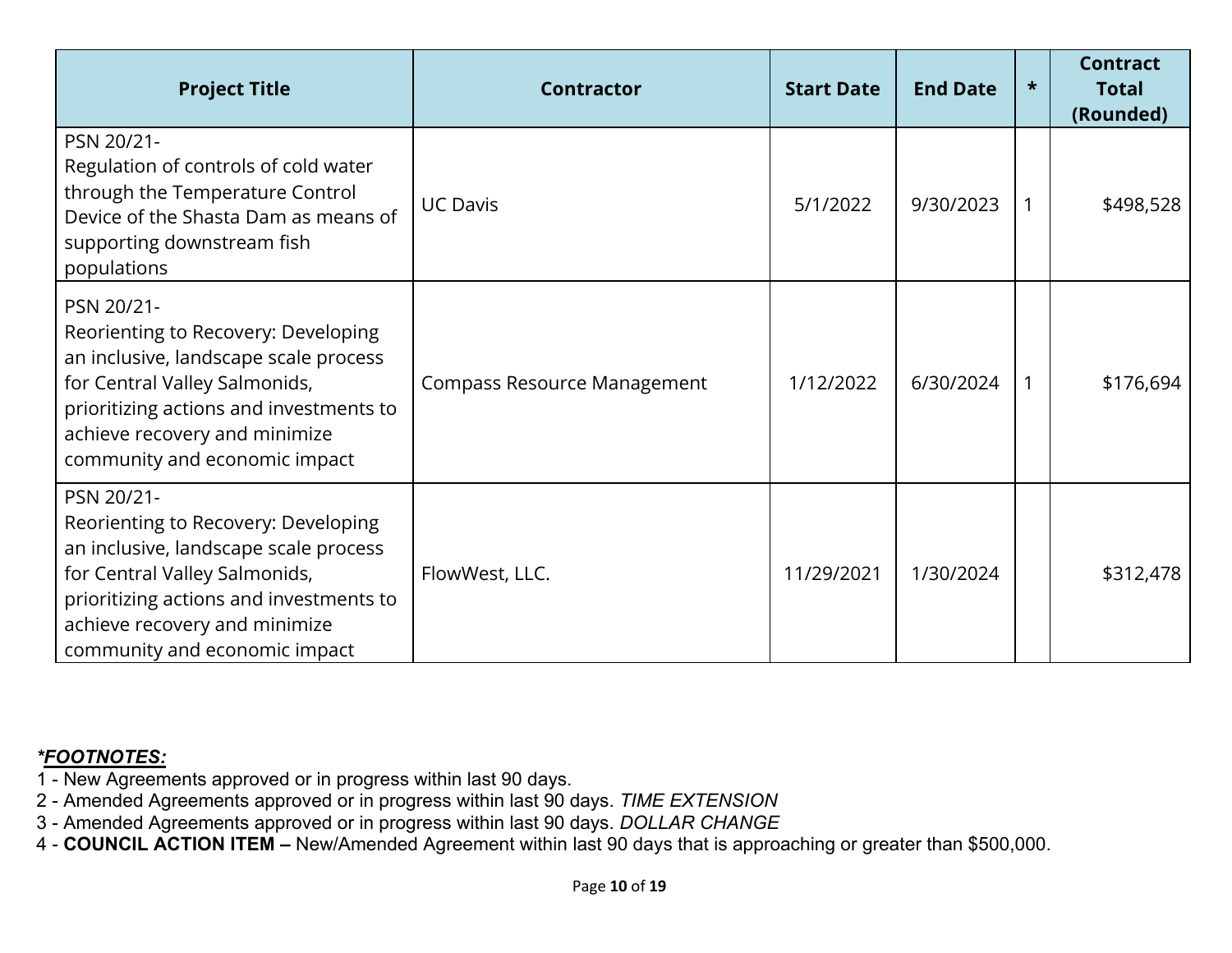| <b>Project Title</b>                                                                                                                                                                                                                     | <b>Contractor</b>    | <b>Start Date</b> | <b>End Date</b> | $\star$ | <b>Contract</b><br><b>Total</b><br>(Rounded) |
|------------------------------------------------------------------------------------------------------------------------------------------------------------------------------------------------------------------------------------------|----------------------|-------------------|-----------------|---------|----------------------------------------------|
| PSN 20/21-<br>Reorienting to Recovery: Developing<br>an inclusive, landscape scale process<br>for Central Valley Salmonids,<br>prioritizing actions and investments to<br>achieve recovery and minimize<br>community and economic impact | Kearns and West      | 3/17/2022         | 6/30/2024       | 1       | \$450,282                                    |
| PSN 20/21-<br>Reorienting to Recovery: Developing<br>an inclusive, landscape scale process<br>for Central Valley Salmonids,<br>prioritizing actions and investments to<br>achieve recovery and minimize<br>community and economic impact | QEDA                 | 1/25/2022         | 6/30/2024       |         | \$110,737                                    |
| PSN 20/21-<br>Reorienting to Recovery: Developing<br>an inclusive, landscape scale process<br>for Central Valley Salmonids,<br>prioritizing actions and investments to<br>achieve recovery and minimize<br>community and economic impact | <b>UC Santa Cruz</b> | 11/16/2021        | 6/30/2024       |         | \$138,037                                    |

- 1 New Agreements approved or in progress within last 90 days.
- 2 Amended Agreements approved or in progress within last 90 days. *TIME EXTENSION*
- 3 Amended Agreements approved or in progress within last 90 days. *DOLLAR CHANGE*
- 4 **COUNCIL ACTION ITEM** New/Amended Agreement within last 90 days that is approaching or greater than \$500,000.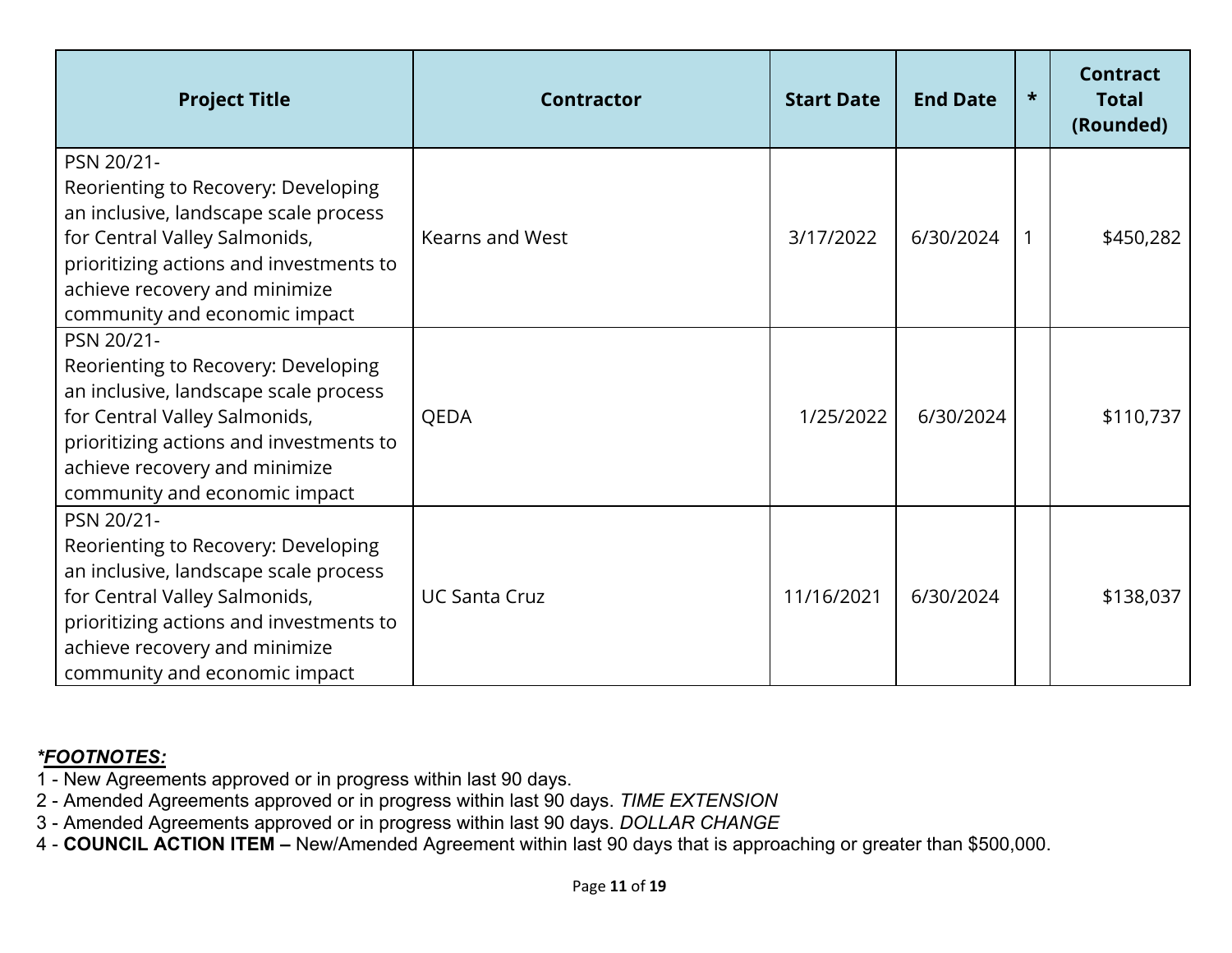| <b>Project Title</b>                                                                                                                                                                                                                     | <b>Contractor</b>             | <b>Start Date</b> | <b>End Date</b> | $\star$ | <b>Contract</b><br><b>Total</b><br>(Rounded) |
|------------------------------------------------------------------------------------------------------------------------------------------------------------------------------------------------------------------------------------------|-------------------------------|-------------------|-----------------|---------|----------------------------------------------|
| PSN 20/21-<br>Reorienting to Recovery: Developing<br>an inclusive, landscape scale process<br>for Central Valley Salmonids,<br>prioritizing actions and investments to<br>achieve recovery and minimize<br>community and economic impact | Bay.org DBA The Bay Institute | 11/1/2021         | 6/30/2024       |         | \$166,638                                    |
| PSN 20/21-<br>Reorienting to Recovery: Developing<br>an inclusive, landscape scale process<br>for Central Valley Salmonids,<br>prioritizing actions and investments to<br>achieve recovery and minimize<br>community and economic impact | <b>Trout Unlimited</b>        | 3/1/2022          | 6/30/2024       |         | \$130,378.23                                 |
| PSN 20/21<br>Spring-run Chinook salmon age and<br>growth data to understand the effects<br>of climate change on life history over<br>time                                                                                                | <b>UC Davis</b>               | 3/14/2022         | 6/30/2024       |         | \$168,911.40                                 |

- 1 New Agreements approved or in progress within last 90 days.
- 2 Amended Agreements approved or in progress within last 90 days. *TIME EXTENSION*
- 3 Amended Agreements approved or in progress within last 90 days. *DOLLAR CHANGE*
- 4 **COUNCIL ACTION ITEM** New/Amended Agreement within last 90 days that is approaching or greater than \$500,000.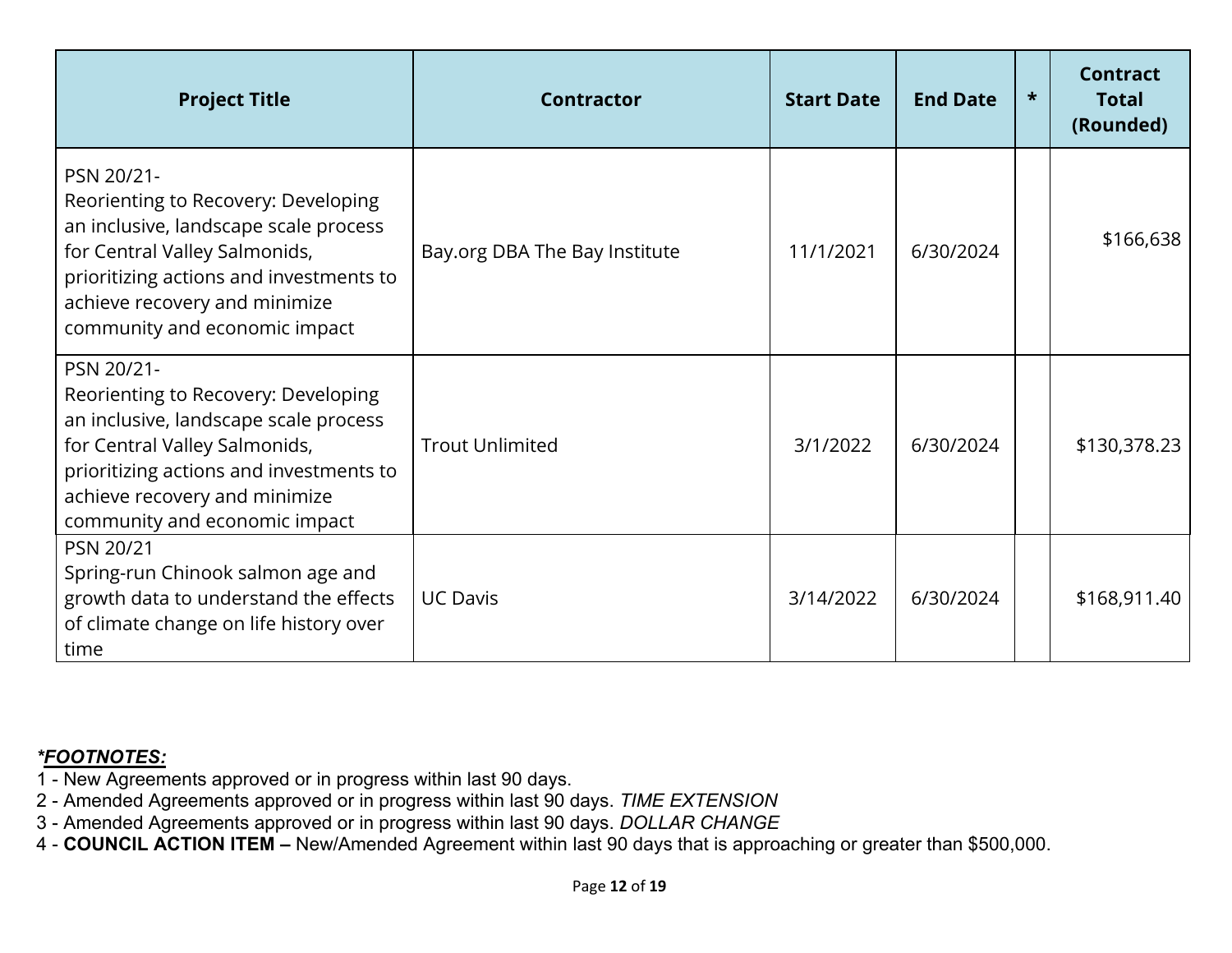| <b>Project Title</b>                                                                                                              | <b>Contractor</b>           | <b>Start Date</b> | <b>End Date</b> | $\star$      | <b>Contract</b><br><b>Total</b><br>(Rounded) |
|-----------------------------------------------------------------------------------------------------------------------------------|-----------------------------|-------------------|-----------------|--------------|----------------------------------------------|
| PSN 20/21-<br>Standard Operating Procedure for<br>Diagnosing and<br>Addressing Predator Detections in<br>Salmon Telemetry Data    | <b>USGS</b>                 | 1/27/2022         | 4/1/2024        |              | \$212,290                                    |
| PSN 20/21-<br>Standard Operating Procedure for<br>Diagnosing and Addressing Predator<br>Detections in Salmon Telemetry Data       | University of Washington    | 3/1/2022          | 2/1/2024        |              | \$292,856                                    |
| PSN 20/21-<br>Suisun Landscapes: historical ecology,<br>functional metrics,<br>and community priorities for<br>landscape planning | SFEI/Aquatic Science Center | 12/31/2021        | 4/1/2024        | $\mathbf{1}$ | \$699,993                                    |
| PSN 20/21-<br>Suisun Marsh Phragmites<br>Socioecological Study                                                                    | <b>Chapman University</b>   | 7/1/2022          | 6/30/2024       | 1            | \$152,039                                    |
| PSN 20/21-<br>Suisun Marsh Phragmites<br>Socioecological Study                                                                    | <b>Purdue University</b>    | 1/4/2022          | 6/30/2024       |              | \$209,881                                    |

- 1 New Agreements approved or in progress within last 90 days.
- 2 Amended Agreements approved or in progress within last 90 days. *TIME EXTENSION*
- 3 Amended Agreements approved or in progress within last 90 days. *DOLLAR CHANGE*
- 4 **COUNCIL ACTION ITEM** New/Amended Agreement within last 90 days that is approaching or greater than \$500,000.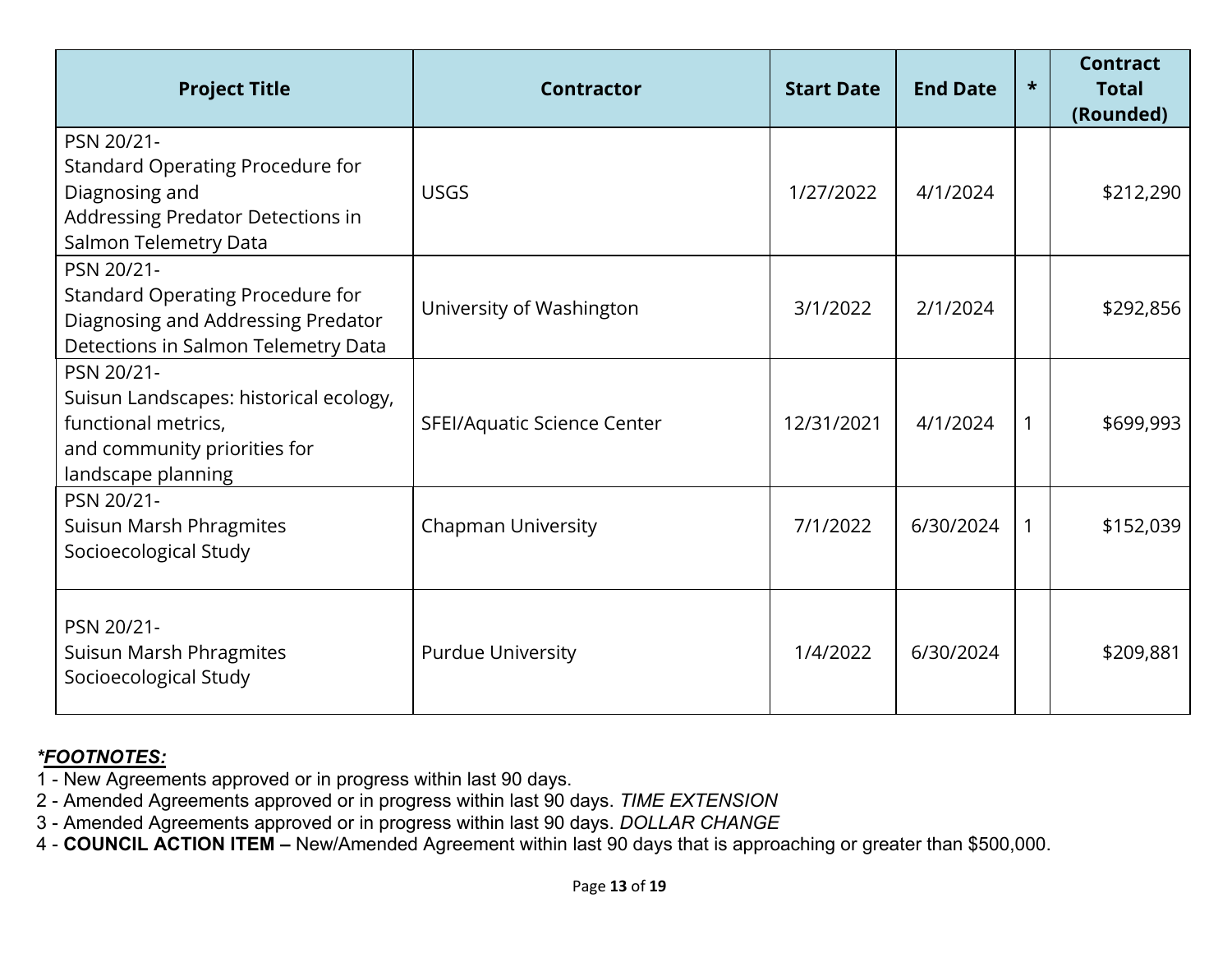| <b>Project Title</b>                  | <b>Contractor</b>                            | <b>Start Date</b> | <b>End Date</b> | $\star$ | <b>Contract</b><br><b>Total</b><br>(Rounded) |
|---------------------------------------|----------------------------------------------|-------------------|-----------------|---------|----------------------------------------------|
| PSN 20/21-<br>Suisun Marsh Phragmites | Santa Clara University                       | 1/15/2022         | 6/30/2024       | 1       | \$150,872                                    |
| Socioecological Study                 |                                              |                   |                 |         |                                              |
| PSN 20/21-                            |                                              |                   |                 |         |                                              |
| Suisun Marsh Phragmites               | <b>Suisun Resource Conservation District</b> | 1/1/2022          | 6/30/2024       |         | \$131,662                                    |
| Socioecological Study                 |                                              |                   |                 |         |                                              |
| PSN 20/21-                            |                                              |                   |                 |         | \$319,652                                    |
| Suisun Marsh Phragmites               | Utah State University                        | 11/15/2021        | 6/30/2024       |         |                                              |
| Socioecological Study                 |                                              |                   |                 |         |                                              |
| PSN 20/21-                            |                                              |                   |                 |         |                                              |
| The effects of climate change on the  | <b>UC Santa Cruz</b>                         | 1/25/2022         | 6/30/2024       |         | \$528,385                                    |
| life history of spring-run Chinook    |                                              |                   |                 |         |                                              |
| Salmon through time                   |                                              |                   |                 |         |                                              |
| PSN 20/21-                            |                                              |                   |                 |         |                                              |
| Towards Quantifying the Effects of    |                                              |                   |                 |         |                                              |
| Climate Change and Sea Level Rise on  |                                              |                   |                 |         |                                              |
| Carbon Accretion by Tidal and Non-    | <b>UC Berkeley</b>                           | 9/1/2021          | 2/1/2024        |         | \$695,422                                    |
| Tidal Wetlands Exposed to a Range of  |                                              |                   |                 |         |                                              |
| Salinity along the San Francisco Bay  |                                              |                   |                 |         |                                              |
| <b>Estuary and Delta</b>              |                                              |                   |                 |         |                                              |

- 1 New Agreements approved or in progress within last 90 days.
- 2 Amended Agreements approved or in progress within last 90 days. *TIME EXTENSION*
- 3 Amended Agreements approved or in progress within last 90 days. *DOLLAR CHANGE*
- 4 **COUNCIL ACTION ITEM** New/Amended Agreement within last 90 days that is approaching or greater than \$500,000.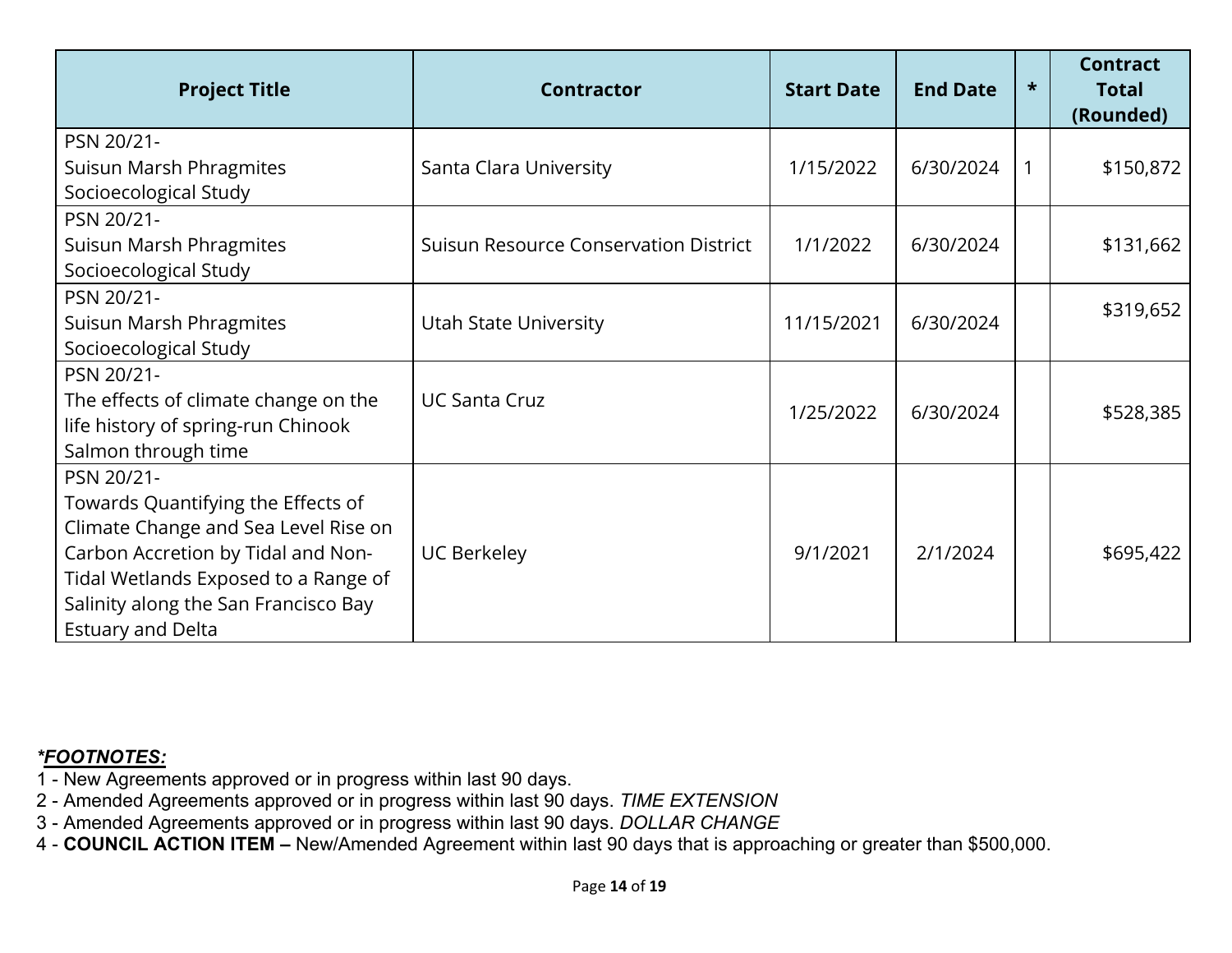| <b>Project Title</b>                                                                                                                                                                                   | <b>Contractor</b>                    | <b>Start Date</b> | <b>End Date</b> | $\star$ | <b>Contract</b><br><b>Total</b><br>(Rounded) |
|--------------------------------------------------------------------------------------------------------------------------------------------------------------------------------------------------------|--------------------------------------|-------------------|-----------------|---------|----------------------------------------------|
| PSN 20/21-<br>White Sturgeon Telemetry Synthesis                                                                                                                                                       | <b>Cramer Fish Sciences</b>          | 12/1/2021         | 6/30/2023       |         | \$79,120                                     |
| PSN 20/21-<br>White Sturgeon Telemetry Synthesis                                                                                                                                                       | U.S. Fish and Wildlife Service       | 3/21/2022         | 6/30/2023       |         | \$15,000                                     |
| Quantifying the relative contributions<br>of groups of contaminants to<br>environmental risk in the Upper San<br>Francisco Estuary in conjunction with<br>an adaptive management framework -<br>Year 3 | <b>Western Washington University</b> | 12/31/2021        | 11/30/2022      |         | \$170,098                                    |
| Remote sensing of the Sacramento-<br>San Joaquin Delta to enhance mapping<br>for invasive and native aquatic plant<br>species                                                                          | <b>UC Davis</b>                      | 10/20/2020        | 06/30/2022      |         | \$329,910                                    |
| Reproducible Research Techniques for<br><b>Synthesis: Facilitated Training</b>                                                                                                                         | <b>UC Santa Barbara</b>              | 6/30/2020         | 5/31/2022       |         | \$177,407                                    |
| San Francisco Estuary and Watershed<br>Science Journal-2020                                                                                                                                            | <b>UC Davis</b>                      | 7/1/2020          | 6/30/2022       |         | \$884,329                                    |
| SBDS Editorial Board member                                                                                                                                                                            | Cliff Dahm                           | 8/19/2020         | 4/30/2022       |         | \$41,316                                     |

- 1 New Agreements approved or in progress within last 90 days.
- 2 Amended Agreements approved or in progress within last 90 days. *TIME EXTENSION*
- 3 Amended Agreements approved or in progress within last 90 days. *DOLLAR CHANGE*
- 4 **COUNCIL ACTION ITEM** New/Amended Agreement within last 90 days that is approaching or greater than \$500,000.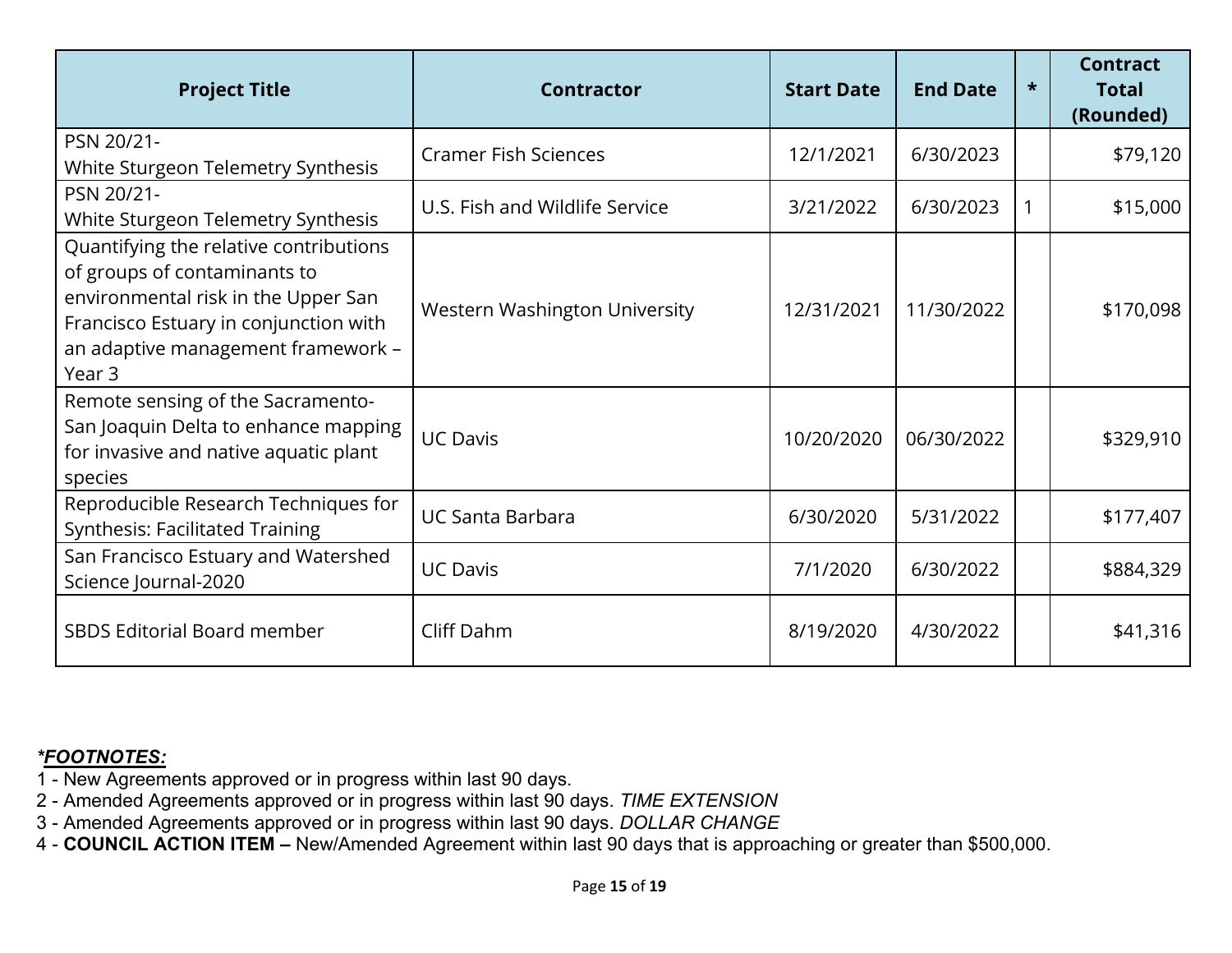| <b>Project Title</b>                                                                                                           | <b>Contractor</b>                   | <b>Start Date</b> | <b>End Date</b> | $\star$        | <b>Contract</b><br><b>Total</b><br>(Rounded) |
|--------------------------------------------------------------------------------------------------------------------------------|-------------------------------------|-------------------|-----------------|----------------|----------------------------------------------|
| Science Communication Support for<br>the Bay-Delta Estuary Science<br>Enterprise                                               | Mayen's Notebook                    | 12/7/2020         | 6/30/2023       |                | \$157,500                                    |
| Science for adaptive management of<br>juvenile spring-run Chinook San<br>Joaquin River                                         | <b>UC Davis</b>                     | 10/9/2020         | 2/1/2023        |                | \$522,829                                    |
| Synthesis of juvenile salmon growth,<br>condition and Delta habitat use among<br>extreme hydrologic conditions (2020-<br>2022) | <b>UC Davis</b>                     | 6/18/2020         | 5/31/2022       |                | \$372,910                                    |
| <b>Science Writing Summarizing</b><br>Symposium on Ecosystems Thresholds                                                       | Erik Grijalva                       | 10/14/2019        | 6/30/2022       |                | \$7,000                                      |
| Science Writing Summarizing the eDNA<br>Symposium                                                                              | Raman Nagarajan                     | 1/15/2020         | 4/30/2022       |                | \$7,000                                      |
| Science Partnership to Support the San<br><b>Francisco Estuary</b>                                                             | Association of Bay Area Governments | 2/2/2021          | 6/30/2023       |                | \$946,246                                    |
| Synchrony of native fish movements:<br>synthesis science towards adaptive<br>water management in the Central Valley            | <b>UC Davis</b>                     | 3/16/2022         | 4/30/2023       | $\overline{2}$ | \$742,415                                    |
| Technical analyses to<br>develop/implement flow and water<br>quality objectives in the Bay-Delta Plan                          | Gregory Gartrell, PhD, PE           | 2/1/2022          | 3/31/2023       |                | \$43,668.65                                  |

- 1 New Agreements approved or in progress within last 90 days.
- 2 Amended Agreements approved or in progress within last 90 days. *TIME EXTENSION*
- 3 Amended Agreements approved or in progress within last 90 days. *DOLLAR CHANGE*
- 4 **COUNCIL ACTION ITEM** New/Amended Agreement within last 90 days that is approaching or greater than \$500,000.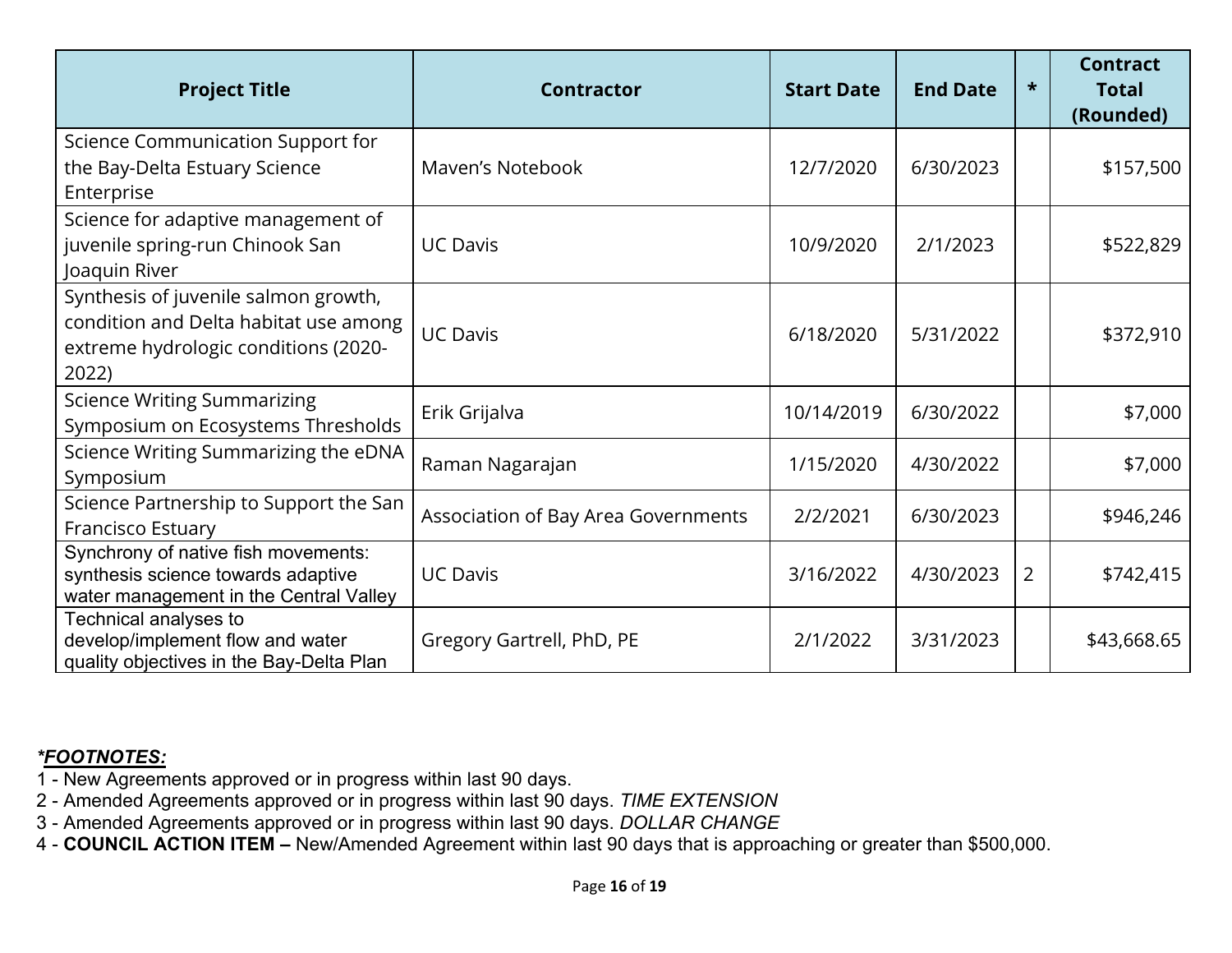| Thiamine Deficiency<br>יר Research in C |                 |            |           |           |
|-----------------------------------------|-----------------|------------|-----------|-----------|
| Chinook Salmon                          | <b>UC Davis</b> | 10/06/2020 | 4/30/2022 | \$389,829 |

#### PLANNING CONTRACTS

| <b>Project Title</b>                                                                                       | <b>Contractor</b>                 | <b>Start Date</b> | <b>End Date</b> | $\star$ | <b>Contract</b><br><b>Total</b> |
|------------------------------------------------------------------------------------------------------------|-----------------------------------|-------------------|-----------------|---------|---------------------------------|
| Delta Plan Amendments -- see Task<br>Orders (TO) below                                                     | Stantec Consulting Services, Inc. | 6/30/2016         | 6/30/2022       |         | \$6,010,000                     |
| TO#1 - Strategic Plan Development for<br>Water Storage, Conveyance &<br>Operations                         | Stantec Consulting Services, Inc. | 7/29/2016         | 6/30/2017       |         | \$146,010                       |
| TO#2 - Project Management and<br>Coordination                                                              | Stantec Consulting Services, Inc. | 6/27/2016         | 6/30/2022       |         | \$545,295                       |
| TO#3 - CEQA for Delta Plan<br>Amendments                                                                   | Stantec Consulting Services, Inc. | 1/01/2017         | 6/30/2018       |         | \$1,982,934                     |
| TO#4 - Conveyance, Storage Systems &<br>Operations of Both Delta Plan<br>Amendment                         | Stantec Consulting Services, Inc. | 1/01/2017         | 3/31/2018       |         | \$198,176                       |
| TO#5 - Support for the Delta Plan<br>Amendment to Ch 4-Protect, Restore<br>and Enhance the Delta Ecosystem | Stantec Consulting Services, Inc. | 10/16/2017        | 3/31/2021       |         | \$856,818                       |

- 1 New Agreements approved or in progress within last 90 days.
- 2 Amended Agreements approved or in progress within last 90 days. *TIME EXTENSION*
- 3 Amended Agreements approved or in progress within last 90 days. *DOLLAR CHANGE*
- 4 **COUNCIL ACTION ITEM** New/Amended Agreement within last 90 days that is approaching or greater than \$500,000.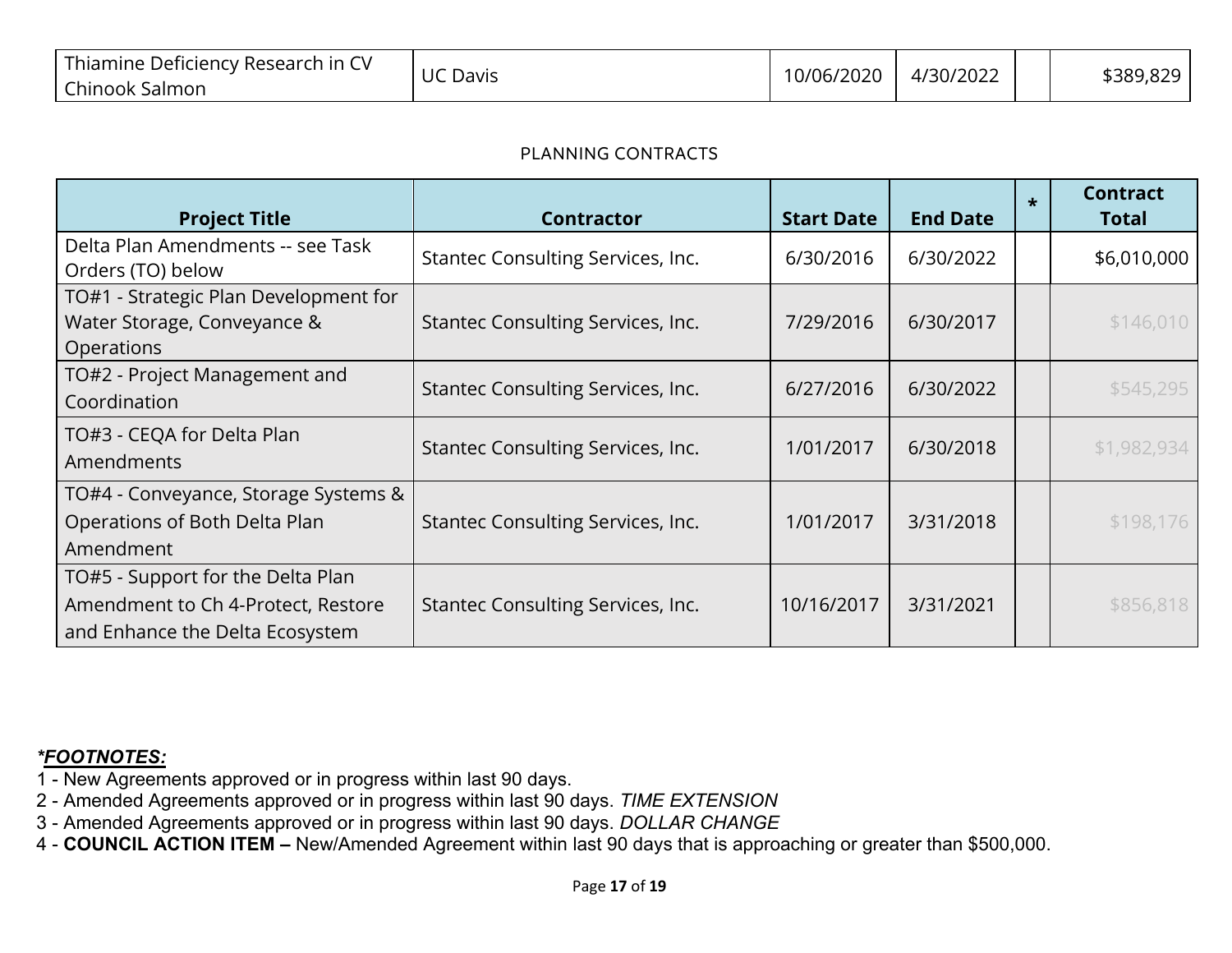| <b>Project Title</b>                                                                                    | <b>Contractor</b>                                    | <b>Start Date</b> | <b>End Date</b> | $\star$ | <b>Contract</b><br><b>Total</b> |
|---------------------------------------------------------------------------------------------------------|------------------------------------------------------|-------------------|-----------------|---------|---------------------------------|
| TO#6 - CEQA for the Delta Plan<br>Amendment to Ch 4-Protect, Restore<br>and Enhance the Delta Ecosystem | Stantec Consulting Services, Inc.                    | 5/01/2018         | 6/30/2022       |         | \$1,179,369                     |
| TO#7 - Support for Delta Plan<br><b>Amendments Rulemaking Process</b>                                   | Stantec Consulting Services, Inc.                    | 6/01/2018         | 6/30/2022       |         | \$431,869                       |
| TO#8 - 5 Year DP Review                                                                                 | Stantec Consulting Services, Inc.                    | 6/01/2018         | 12/31/2019      |         | \$349,950                       |
| TO#9 - Delta Levees Analysis Update                                                                     | Stantec Consulting Services, Inc.                    | 4/1/2020          | 3/31/2021       |         | \$317,736                       |
| <b>Task Order Totals:</b>                                                                               |                                                      |                   |                 |         | \$6,008,167                     |
| <b>Climate Change Vulnerability</b><br>Assessment (TO) below                                            | <b>AECOM</b>                                         | 6/30/2018         | 6/30/2023       |         | \$830,000                       |
| TO#1 - Project Scope and Organization                                                                   | <b>AECOM</b>                                         | 7/01/2018         | 6/30/2019       |         | \$100,601                       |
| TO#2 - Vulnerability Assessment<br>Support                                                              | <b>AECOM</b>                                         | 7/01/2019         | 6/30/2020       |         | \$308,860                       |
| TO#2 - Amendment 1                                                                                      | <b>AECOM</b>                                         | 11/4/2019         | 6/30/2020       |         | \$77,993                        |
| TO#2 - Amendment 2                                                                                      | <b>AECOM</b>                                         | 4/8/2020          | 6/30/2020       |         | \$105,501                       |
| TO#2 - Amendment 2                                                                                      | <b>AECOM</b>                                         | 4/8/2020          | 3/31/2021       |         | \$17,767                        |
| TO#3                                                                                                    | <b>AECOM</b>                                         | 10/1/2021         | 6/30/2023       |         | \$219,278                       |
| <b>Task Order Totals:</b>                                                                               |                                                      |                   |                 |         | \$610,722                       |
| EJ Expert content development and<br>reviewer for EJ Issue Paper                                        | Sacramento Regional Coalition to End<br>Homelessness | 11/19/2021        | 11/18/2022      |         | \$9,600                         |
| EJ Expert content development and<br>reviewer for EJ Issue Paper                                        | Little Manila Foundation                             | 11/29/2021        | 11/28/2022      |         | \$9,971                         |

1 - New Agreements approved or in progress within last 90 days.

2 - Amended Agreements approved or in progress within last 90 days. *TIME EXTENSION* 

3 - Amended Agreements approved or in progress within last 90 days. *DOLLAR CHANGE* 

4 - **COUNCIL ACTION ITEM –** New/Amended Agreement within last 90 days that is approaching or greater than \$500,000.